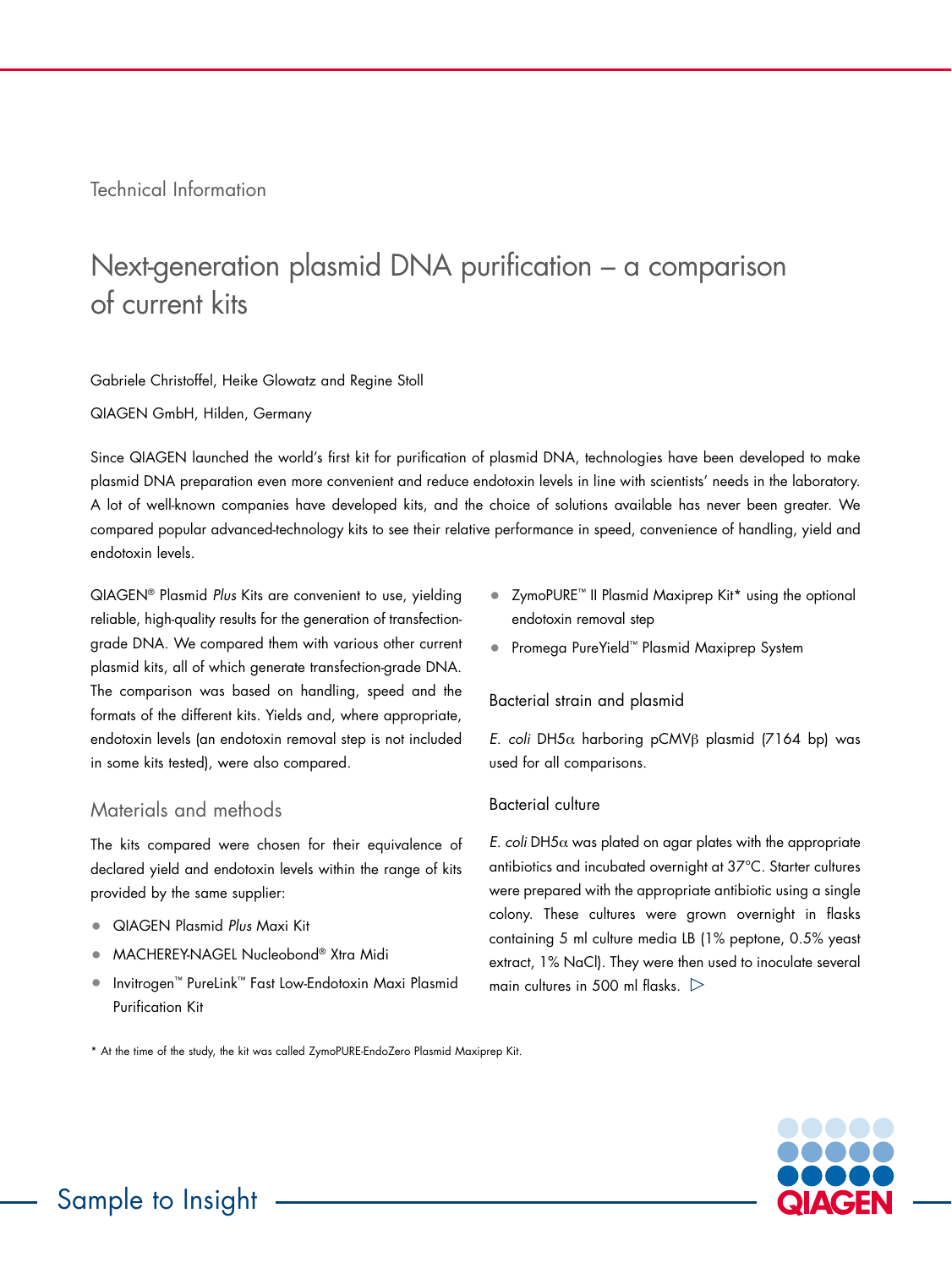Main cultures were incubated overnight at 37°C and 85 rpm. To generate identical samples, we pooled all cultures. *E. coli* biomass production (cell density) was measured by OD600. Cells from a 100 ml culture were harvested by centrifugation in a 50 ml falcon tube and stored at –20°C for plasmid DNA purification. Plasmid DNA was isolated in quadruplicate.

#### Endotoxin levels

Endotoxin levels were measured using the Limulus amoebocyte lysate (LAL) test following the manufacturer's instructions (Lonza). For each kit, a 1/100 dilution of 2 samples were tested in triplicate. A standard curve of the test ranged between 0.005 EU/ml and 50 EU/ml.

#### Handling

Based on the information and protocols provided by the suppliers, we assigned points for convenience – from one point (low convenience) to three points (high convenience). Parameters assessed included: the type of protocol (with vs. without precipitation and vacuum vs. gravity flow), the duration of processing the protocol, the convenience of handling (hurdles in the protocol), the possibility of up- or down-scaling due to different formats.

#### Table 1. Handling, speed, protocol and formats

#### Yield and visualization

Plasmid DNA yield and quality  $(A_{260}/A_{280})$  ratios,  $A_{260}/A_{230}$ ratio) were determined using the QIAxpert® system and the *A*<sub>260</sub> dsDNA App (2.4.0.1). Plasmid DNA was visualized by agarose gel electrophoresis running ~500 ng DNA per lane on a 0.8% agarose gel at 100 V for ~60 minutes, and 60 V for 60 minutes. For size comparison, standard DNA was used (left: GelPilot High Range Ladder [6 µl]; right: GelPilot 1 kb Ladder [6 µl]).

### **Results**

#### Handling and convenience

Comparison of handling, speed, protocol complexity and formats (with and without endotoxin removal) and the points given show differences in the convenience of use of the kits tested (Table 1). The points for each category were added together to generate a convenience level. QIAGEN Plasmid *Plus* Kit rates highest with a convenience level of 9. This level was achieved due to quick and efficient handling, and a simple protocol that fits many formats.

| <b>Comments</b>                                                                                                                                                                | Protocol                               | <b>Formats available</b> | Convenience<br>level |
|--------------------------------------------------------------------------------------------------------------------------------------------------------------------------------|----------------------------------------|--------------------------|----------------------|
| Very simple and convenient protocol                                                                                                                                            | • Without precipitation<br>• Vacuum    |                          | 9                    |
| Recommended culture volume depends<br>on OD. After measuring OD, the volume<br>of culture input is determined for the Midi<br>$\bigstar$<br>or Maxi protocol - time-consuming. | • With precipitation<br>• Gravity flow |                          | 3                    |
| Very simple and convenient protocol                                                                                                                                            | • Without precipitation<br>• Vacuum    |                          | 7                    |
| Endotoxin removal optional after plasmid<br>$\star$<br>elution by centrifugation of the eluate<br>through an additional spin column                                            | · Without precipitation<br>• Vacuum    |                          | $\overline{7}$       |
| Least convenient protocol in terms of<br>handling and speed, compared to all<br>other vacuum protocols                                                                         | • Without precipitation<br>• Vacuum    |                          | 5                    |
|                                                                                                                                                                                |                                        |                          |                      |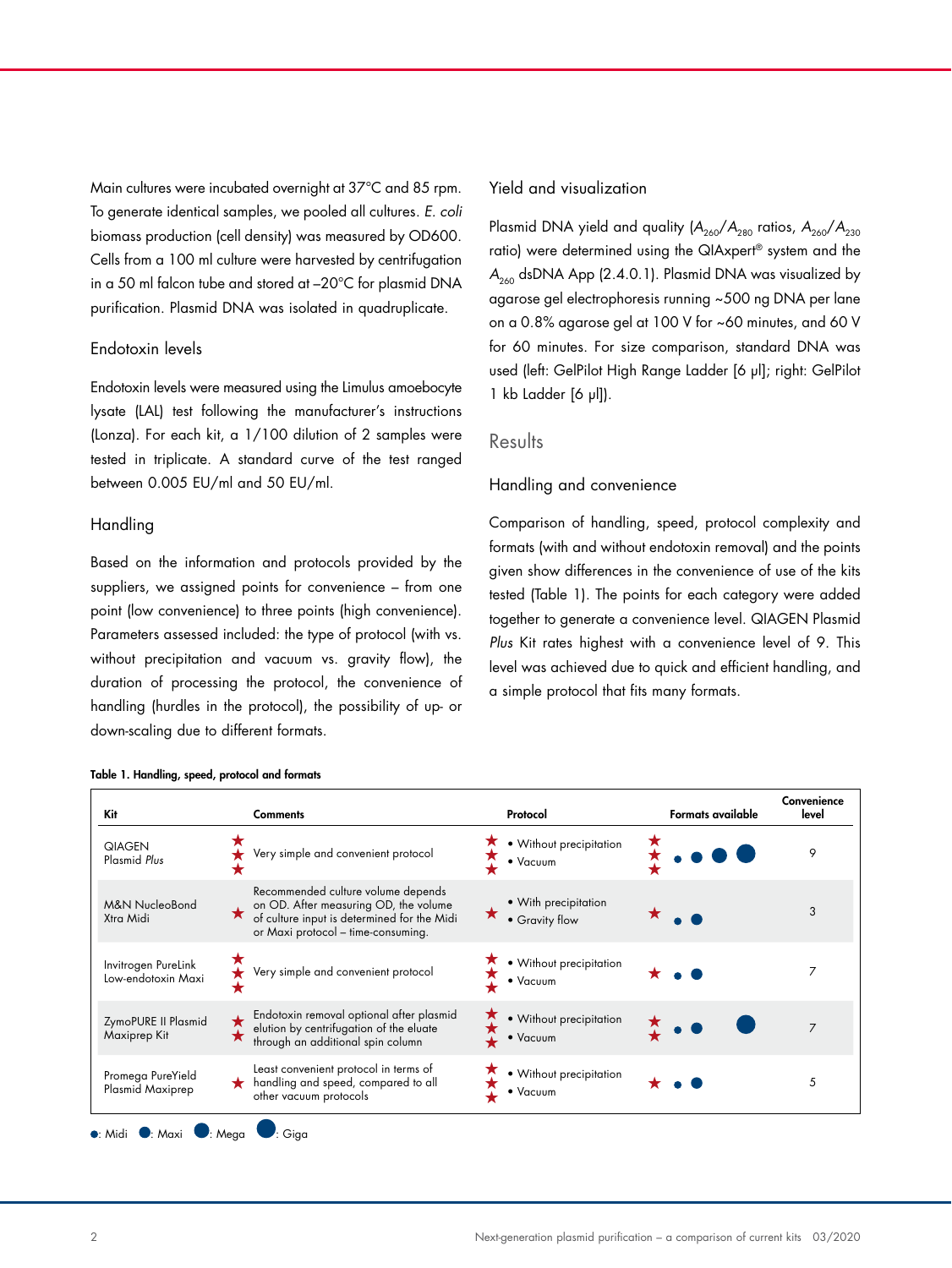#### Endotoxin levels

Low endotoxin levels mean reproducible results with transfection experiments. Plasmid DNA samples purified using QIAGEN Plasmid *Plus* Kits had lower endotoxin levels than samples prepared with the other kits (Figure 1). The endotoxin-removal step in the ZymoPURE Kit protocol using the EndoZero spin did not lead to significantly lower levels of endotoxin (Figure 1).



Figure 1. Lower endotoxin levels. Comparison of five plasmid DNA kits shows wide differences in levels of endotoxins. Endotoxins were measured as described in materials and methods in plasmid DNA samples prepared using the kits indicated. Purification with QIAGEN Plasmid *Plus* Kits resulted in plasmid DNA samples with the lowest endotoxin levels. **Q:** QIAGEN Plasmid *Plus* Kit; Z: ZymoPURE II without EndoZero step (no ET wash); ZE: ZymoPURE II with EndoZero step; M: Macherey-Nagel Nucleobind Xtra; I: IVGN PureLink Fast Low ET;P: Promega PureYield.

#### Processing time

Processing times were calculated using the protocols supplied. The time needed for steps were determined empirically and applied to all kits using a standard number of 12 samples. The QIAGEN Plasmid *Plus* Kit protocol is the fastest with a range of times for the other kits (Figure 2).

#### Yield and analysis of plasmid DNA

Yield and quality of plasmid DNA as assessed by agarose gel electrophoresis were comparable for all kits tested (Figure 3).

A QIAxpert Instrument (Application: A<sub>260</sub> dsDNA [2.4.0.1]) was used to determine DNA yields: the  $A_{260}/A_{280}$  and the  $A_{260}/A_{230}$  ratio.  $A_{260}/A_{230}$  was >2.0 and  $A_{260}/A_{280}$  ratio was between 1.8 and 2.0. Quality and yield were comparable over all samples (data not shown).



Figure 2. Faster protocols. Processing time for 12 samples specified by handling and centrifugation/incubation time. QIAGEN Plasmid *Plus* Kits purify plasmid DNA from 12 samples quicker than other kits. Q: QIAGEN Plasmid *Plus* Kit; Z: ZymoPURE II without EndoZero step (no ET wash); ZE: ZymoPURE II with EndoZero step; M: Macherey-Nagel Nucleobind Xtra; I: IVGN PureLink Fast Low ET; P: Promega PureYield.



Figure 3. Visual analysis of plasmid DNA. Plasmid DNA analyzed by agarose gel electrophoresis shows similar results from the different kits tested. Q: QIAGEN Plasmid *Plus* Kit; M: Macherey-Nagel Nucleobind Xtra; Z: ZymoPURE II without EndoZero step (no ET wash); ZE: ZymoPURE II with EndoZero step; I: IVGN PureLink Fast Low ET; P: Promega PureYield.